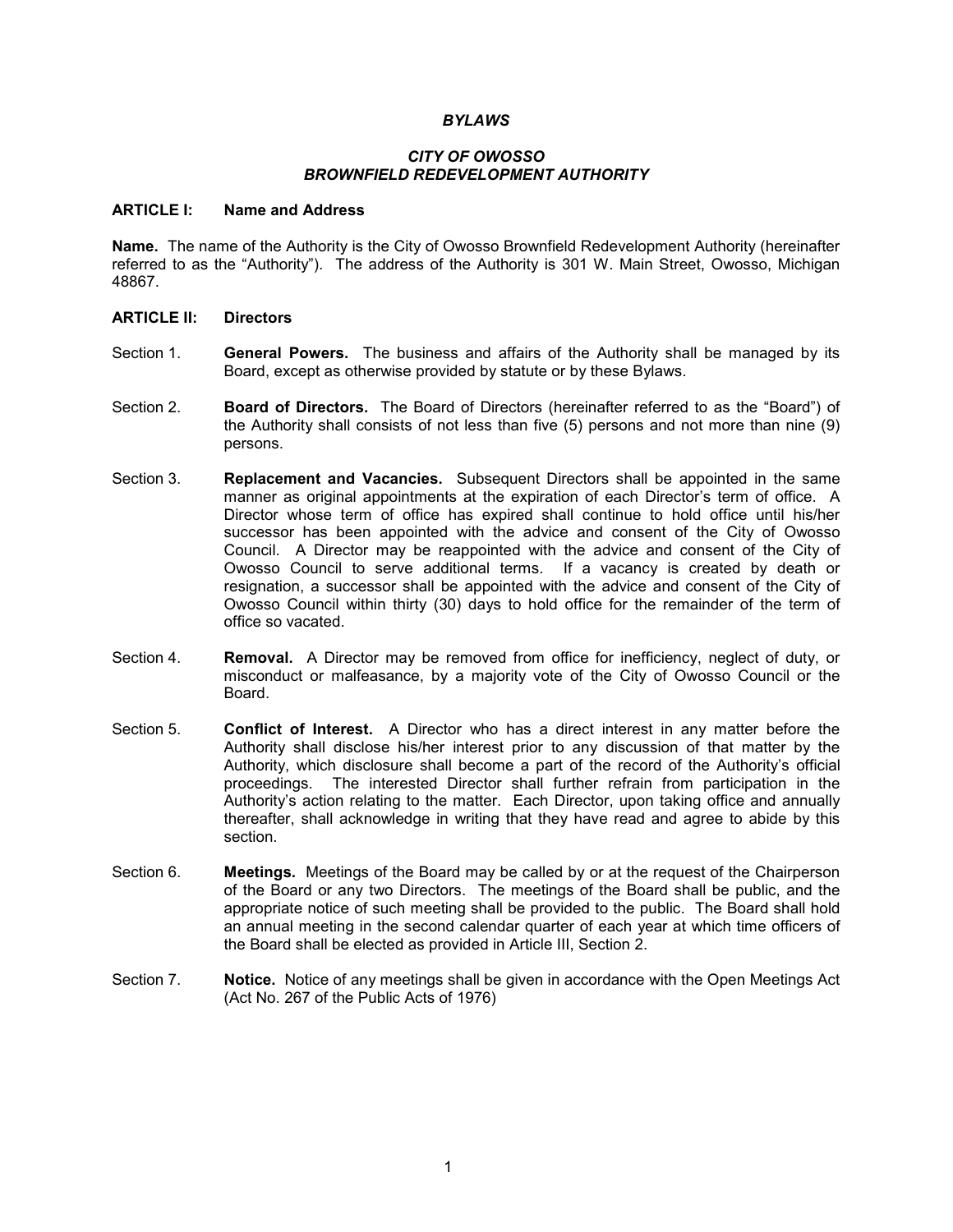- Section 8. **Quorum.** A majority of the members of the Directors then in office constitutes a quorum for the transaction of business at any meeting of the Board, provided that a majority of the Board present may adjourn the meeting from time to time without further notice. The vote of the majority of the Directors present at a meeting at which a quorum is present constitutes the action of the Board, unless the vote of the larger number is required by statute or by these Bylaws. Amendment of the Bylaws of the Board requires the vote of not less than a majority of the members of the Board then in office.
- Section 9. **Participation by Communication Equipment.** A member of the Board or of a committee designated by the Board may participate in a meeting by means of conference telephone or similar communications equipment by means of which all persons participating in the meeting can hear each other. Participation in a meeting pursuant to this provision constitutes presence at the meeting.
- Section 10. **Committees.** The Board may, by resolution passed by a majority of the whole Board, designate one or more committees, each committee to consist of one or more of the Directors of the Authority. The Board may designate one or more Directors as alternate members of a committee, who may replace an absent or disqualified member at a meeting of the committee. In the absence or disqualification of a member of a committee, the members thereof present at a meeting and not disqualified from voting, whether or not they constitute a quorum, may unanimously appoint another member of the Board to act at the meeting in place of such an absent or disqualified member. A committee, and each member thereof, shall serve at the pleasure of the Board. A committee so designated by the Board, to the extent provided in the resolution by the Board, may exercise all powers and authority of the Board in the management of the business and affairs of the Authority, except that such committee shall not have the power or authority to: (a) recommend to members a dissolution of the Authority, or a revocation of dissolution, (b) amend the Bylaws of the Authority, or (c) fill vacancies in the Board.

## **ARTICLE III: Officers**

- Section I. **Officers**. The officers of the Authority shall be elected by the Board and shall consist of a Chairperson, Vice Chairperson, and Secretary/Treasurer. The Board may also appoint a Recording Secretary who need not be a member of the Board. Two or more offices may be held by the same person, but an officer shall not execute, acknowledge, or verify an instrument in more than one capacity if the instrument is required by law or Bylaws to be executed, acknowledged, or verified by two or more officers.
- Section 2. **Nomination, Election, and Term of Office.** The officers of the Authority shall be elected by the Board at an annual meeting held during the second calendar quarter of each year. Candidates shall be nominated by a nominating committee composed of three members appointed by the Chairperson. The term of each office shall be for one (1) year. Each officer shall hold office until his/her successor is appointed. No person shall hold the same office for more than three successive terms.
- Section 3. **Vacancies.** A vacancy in any office because of death, resignation, removal, disqualification or otherwise, may be filled at any meeting of the Board for the unexpired portion of the terms of such office.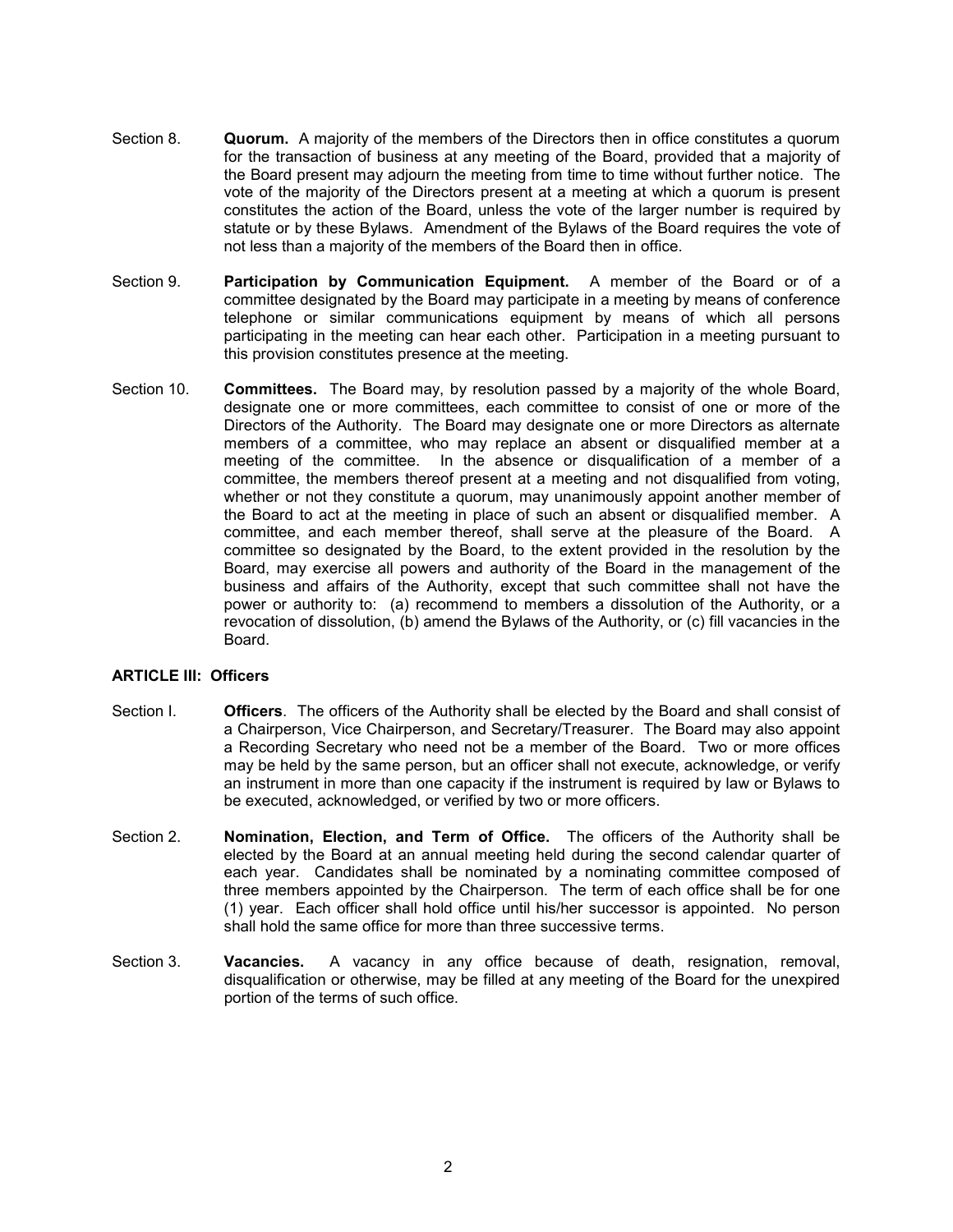- Section 4. **Chairperson and Vice Chairperson.** The Chairperson shall be the chief executive officer of the Authority, but he or she may from time to time delegate all or any part of his/her duties to the Vice Chairperson. He or she, or in his/her absence, the Vice Chairperson, shall preside at all meetings of the Board, he or she shall have general and active management of the business of the Authority and shall perform all the duties of the office as provided by law or these Bylaws. He or she shall be ex-officio a member of all standing committees, and shall have the general powers and duties of supervision and management of the Authority.
- Section 5. **Secretary/Treasurer and Recording Secretary.** The Secretary/Treasurer or Recording Secretary shall attend all meetings of the Board and record all votes and the minutes of all proceedings in a book to be kept for that purpose, and shall perform like duties for the standing committees when required. They shall further perform all duties of the office of Secretary/Treasurer as provided by law or these Bylaws. They shall be sworn to the faithful discharge of these duties.
- Section 6. **Delegation of Duties of Offices.** In the absence of any officer of the Authority, or for any other reason that the Board may deem sufficient, the Board may delegate, from time to time and for such time as it may deem appropriate, the powers or duties, or any of them, of such officer to any other officer, or to any Director, provided a majority of the Board then in office concurs therein.
- Section 7. **Executive Committee.** The Chairperson, Vice Chairperson and Secretary/Treasurer shall comprise the Executive Committee. The Executive Committee may, upon a majority vote, authorize the expenditure of up to \$ The for any expense listed as an eligible item for expenditure under the approved Authority funding guidelines. The Executive Committee must report any such expenditures to the Board at the next regularly scheduled Board meeting.

## **ARTICLE IV: Contracts, Loans, Checks and Deposits**

- Section 1. **Contracts.** The Board may authorize any officer or officers, agent or agents, to enter into any contract or execute and deliver any instrument in the name of and on behalf of the Authority, and such authority may be general or confined to specific instances.
- Section 2. **Loans/Grants.** No grant or loan shall be contracted on behalf of the Authority and no evidence of indebtedness shall be issued in its name unless authorized by a resolution of the Board and approved by the City of Owosso Council. Such authority may be general or confined to specific instances.
- Section 3. **Checks, Drafts, etc.** All checks, drafts, or other orders for the payment of money, notes or other evidences of indebtedness issued in the name of the Authority, shall be signed by such officer or officers, agent or agents of the Authority and in such manner as shall from time to time be determined by resolution of the Board.
- Section 4. **Deposits.** All funds of the Authority not otherwise employed shall be deposited from time to time to the credit of the Authority in such banks, trust companies or other depositaries as the Board may select.

## **ARTICLE V: Fiscal Year**

The fiscal year of the Authority shall correspond at all times to the fiscal year of the City of Owosso.